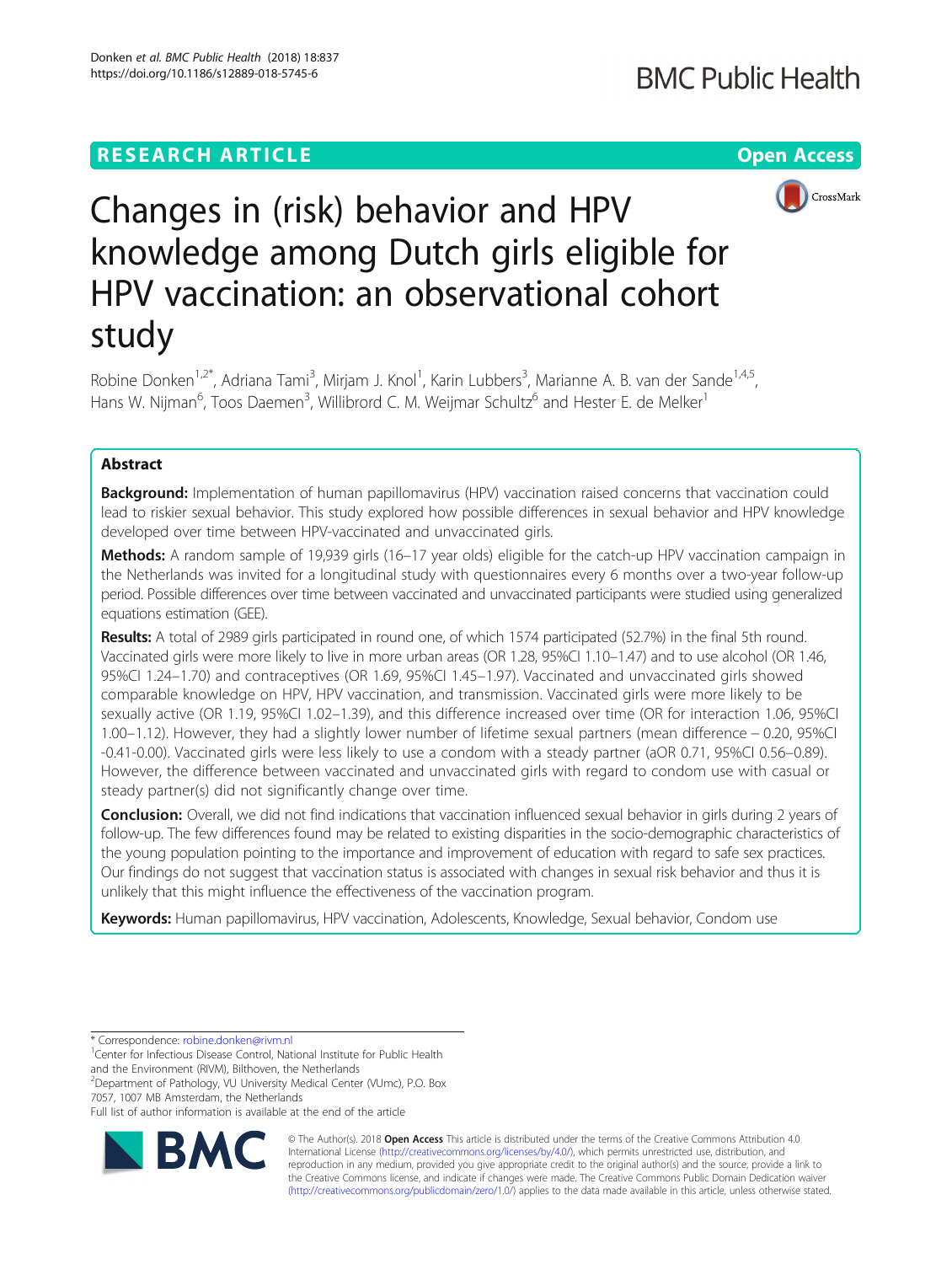## Background

A persistent infection with a high-risk type of the human papilloma virus (HPV) is the most important risk factor for the development of premalignant cervical intraepithelial neoplasia (CIN) and cervical cancer [\[1](#page-8-0)]. HPV is a common sexually transmitted infection (STI), with a lifetime risk of approximately 80% for acquiring an HPV infection in both sexually active males and females [\[2](#page-8-0)]. In 2009, girls aged 13 to 16 years in the Netherlands were offered the bivalent HPV vaccine (Cervarix®) during a "catch-up" vaccination program [\[3](#page-8-0)]. The vaccine uptake (completely vaccinated with a three-dose schedule) during this "catch-up" campaign was 52.3% [\[4](#page-8-0)]. From 2010, HPV vaccination was included in the Dutch National Immunization Program for girls in the year they turn 13 [[3\]](#page-8-0). Implementation of HPV vaccination raised the concern that a vaccine against an STI might lead to more and/or riskier sexual behavior by vaccinated adolescents [[5\]](#page-8-0). Although only 3 to 6% of parents in the United Kingdom stated the above as a reason to refuse vaccination of their daughters [[6](#page-8-0), [7\]](#page-8-0), 16 to 26% of parents mentioned having this worry [[8](#page-8-0)–[12](#page-8-0)]. Wilde's Risk Homeostasis Theory suggests that individuals anticipate a lower risk from a certain behavior due to the perceived benefits of that behavior [\[13](#page-8-0)]. In the case of HPV vaccination, this could imply that vaccinated individuals might have lower risk perceptions, not only for acquiring HPV, but also other STIs, and therefore show riskier sexual behavior. The development of adequate risk perceptions is related to knowledge regarding HPV and HPV vaccination [\[14,](#page-8-0) [15\]](#page-8-0). Possible differences in behavior or knowledge that exist or may develop over time between vaccinated and unvaccinated girls might influence the outcomes of prevention strategies against HPV-associated diseases [[16](#page-8-0)]. Previous studies exploring sexual behavioral changes by HPV vaccination were generally small or had a short follow-up period [\[12](#page-8-0)]. These studies observed either no association for pregnancy and STI rates with HPV vaccination  $[17–20]$  $[17–20]$  $[17–20]$  $[17–20]$  or a lower rate of *Chlamydia trachoma*tis in the vaccinated group  $[21]$  $[21]$  $[21]$ . No association was found for HPV vaccination with ever had sex [\[5\]](#page-8-0), the number of sexual partners [\[5](#page-8-0), [17](#page-8-0), [18](#page-8-0), [22](#page-9-0), [23](#page-9-0)] or the consistency of condom use  $[5, 17, 21, 22]$  $[5, 17, 21, 22]$  $[5, 17, 21, 22]$  $[5, 17, 21, 22]$  $[5, 17, 21, 22]$  $[5, 17, 21, 22]$  $[5, 17, 21, 22]$ . In this study, we explored to what extent differences between HPV-vaccinated and unvaccinated adolescent girls in sexual behavior and HPV knowledge developed over time (follow-up of 2 years) in the Netherlands.

## Methods

## Study design

Recruitment and methodology of the round one survey among 16 to 17 year old girls has been described previously [[24\]](#page-9-0). Briefly, in December 2010, a random sample of 19,939 girls (both vaccinated and unvaccinated) who had been eligible for the HPV-vaccination catch-up campaign in 2009 was invited by post with an information letter for herself and for her parents/caretakers to participate in a longitudinal online semi-structured questionnaire study [[24\]](#page-9-0). Those consenting to participate were invited another four times (Rounds 2 to 5: July 2011, February and August 2012, and February 2013) to answer similar online questionnaires. Reminders and invitations to participate in these follow-up questionnaires were sent via the online system (EFS Survey version 8.1, Unipark (Questback)). This research was performed in accordance to the principles of the Declaration of Helsinki [[25\]](#page-9-0). Based on the nature of the study, the Dutch Central Committee on Research Involving Human Subjects (Centrale Commissie Mensgebonden Onderzoek (CCMO)) decided that approval from a medical-ethical review committee was not required for this study, in agreement with the Dutch Medical Research involving Human Subjects Act. The CCMO allowed to receive consent through the online system from the participating girls, no written consent from the girls or their parents was required [\[24](#page-9-0)].

#### Measures

The used questionnaire contained pre-coded questions on socio-demographic characteristics (e.g. educational level, ethnicity, alcohol and smoking behavior), sexual behavior (e.g. ever had sex and number of partners) and questions on HPV infection and vaccination, in order to verify the participants knowledge. Vaccination history of the participants was obtained from the national vaccination database Praeventis [[26](#page-9-0)]. Comparable to Mollers et al., who previously described round one of this study, composite scores for knowledge, assigning a point for each correct answer to questions regarding general knowledge (ten questions), HPV transmission (11 questions), and HPV vaccination (three questions) were calculated [[24](#page-9-0)]. Questions regarding general HPV knowledge, vaccination and transmission were only incorporated in rounds one and five.

#### Statistical analysis

We examined whether the trend over time in socio-demographic and sexual risk behavior was different between vaccinated and unvaccinated girls using generalized estimating equation (GEE) models with an exchangeable correlation structure. For dichotomous outcomes, we used a binomial GEE model with logit link, resulting in odds ratios (OR) as the measure of association. For continuous outcomes, a GEE with a normal distribution was used, resulting in a mean difference. For univariable analyses, potential risk factors were used as dependent variables, and vaccination status was used as the independent variable. First, we added time (rounds of interviews, as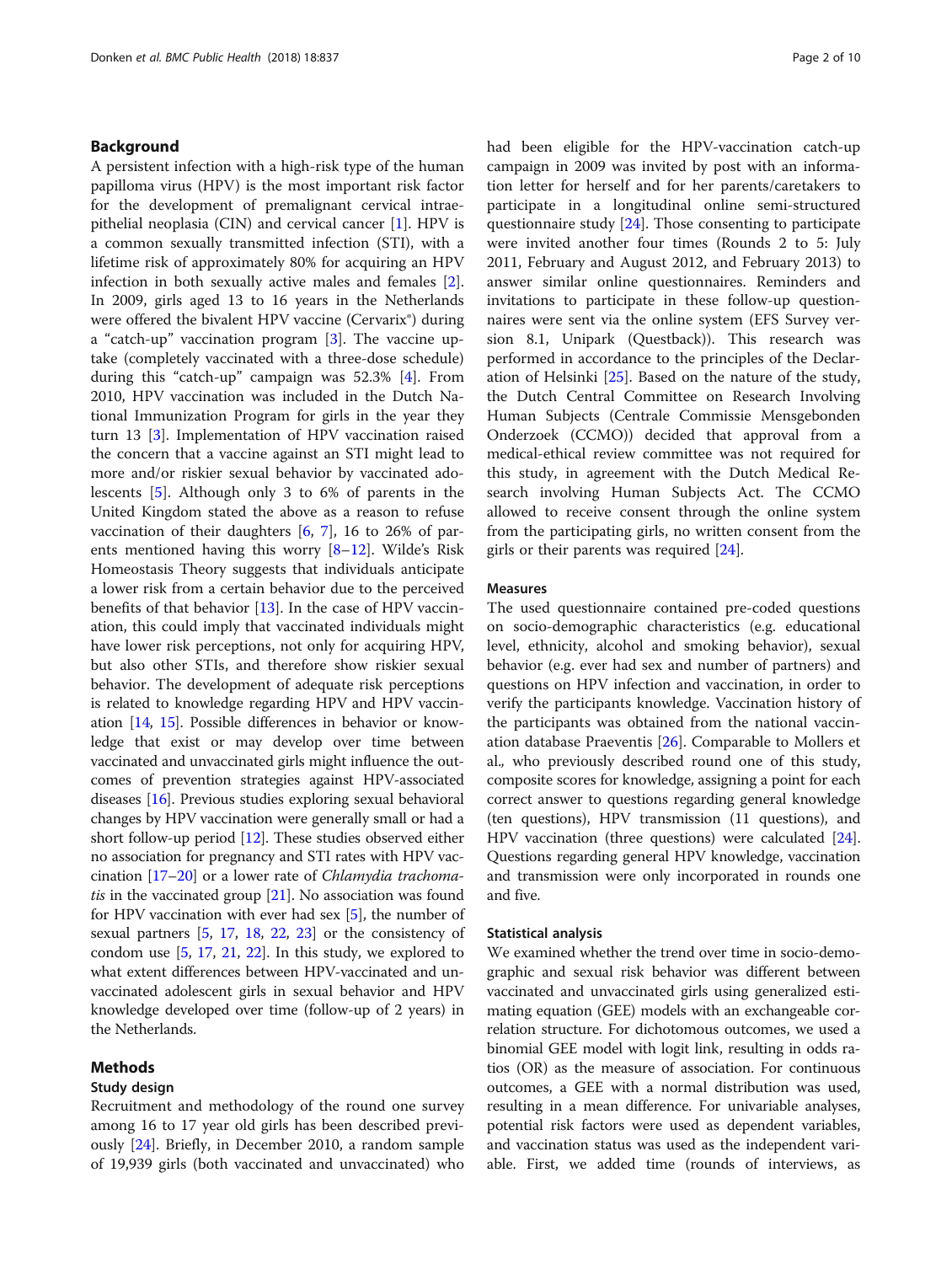continuous factor) and the interaction between vaccination status and time as independent variables. Estimates for interaction between vaccination status and time were only reported if a significant interaction (i.e. a difference between vaccinated and unvaccinated changed over time) was observed. If no significant interaction was observed, an overall (across all time-points) estimate for vaccination status was reported. To explore whether a significant development over time in the two groups occurred, we stratified the data for vaccinated and unvaccinated participants for all variables and used time as the independent variable. Similar analyses were performed for the questions regarding knowledge on HPV (vaccination) and transmission, in which the outcome was 'giving the correct answer'. We adjusted sexual risk behavior and condom use in a multivariable GEE model, correcting for socio-demographic characteristics which were significantly different between vaccinated and unvaccinated participants.. Analyses were performed using SAS 9.3 (SAS Institute, Inc. 2010, USA).

## Results

From 19,939 invited girls, 2989 (15%) participated in round one of this study. [[24\]](#page-9-0) Participation in the following rounds was, in chronological order: 2040 (68.3%), 1778 (59.5%), 1789 (59.9%), and 1574 (52.7%) of the 2989 girls who were included in round one.

#### Participant characteristics and health behavior

The analysis of socio-demographic characteristics, sexual risk behavior, and HPV knowledge among vaccinated and unvaccinated girls from the first round of study has been previously reported  $[24]$  $[24]$  $[24]$ . At the start of the study 65% of all participants were vaccinated, participants had a median age of 17 years, vaccinated participants were more likely to live in more urbanized areas, to ever have used alcohol, contraception and to ever had sex. Table [1](#page-3-0) shows the univariable longitudinal analysis (using GEE) of the participant characteristics and health behavior comparing vaccinated and unvaccinated girls. There was a significant difference in the degree of urbanization, alcohol use, and use of contraceptives between vaccinated and unvaccinated girls; these differences did not change over time. Vaccinated girls were more likely to live in more urbanized areas (OR 1.28, 95%CI 1.10–1.47) and to have ever used alcohol (OR 1.46, 95%CI 1.24–1.70) and contraceptives (OR 1.69, 95%CI 1.45–1.97). The percentage of sexually active participants increased significantly over time in both vaccinated and unvaccinated individuals, from respectively 56 to 80% and from 52 to 71% (both  $p < 0.01$ ). Vaccinated girls were more likely than unvaccinated girls to report ever having sex (OR 1.19, 95%CI 1.02–1.39) in round one, and this difference increased over time (significant interaction between vaccination status and time: OR 1.06, 95%CI 1.00–1.12), reaching an OR of 1.49 (95%CI 1.18–1.87) in round five.

#### Sexual risk factors among sexually active participants

As none of the interaction terms between time and vaccination status were significant for the behaviors reported in Table [2,](#page-4-0) there was no evidence for a difference between vaccinated and unvaccinated sexually active participants in changed sexual behavior. However, among sexually active participants in both groups, sexual behavior changed over time compared to round one, as the lifetime number of partners increased and the percentage of participants with a casual partner declined. The lifetime number of sexual partners was slightly lower among vaccinated girls (adjusted mean difference − 0.26, 95%CI -0.46-0.05) (Table [2](#page-4-0)).

No significant interactions between time and vaccination status were observed for condom use with casual and/or steady partners. Condom use with a casual partner did not change significantly over time in vaccinated or unvaccinated participants. There was no difference in always using a condom with a casual partner in the preceding 6 months between vaccinated and unvaccinated participants (adjusted OR 1.00, 95%CI 0.78–1.27). However, condom use with a steady partner declined over time in both vaccinated and unvaccinated participants. In addition, vaccinated girls were less likely to always use a condom with a steady partner (adjusted OR 0.71, 95%CI 0.57–0.90). Although a difference in change over time was observed between vaccinated and unvaccinated when examining the variable 'always using condoms' (OR for interaction 0.91; 95%CI 0.82–1.00), after adjustment for other variables no significant change in difference (interaction) was observed anymore (OR for vaccination 0.85; 95%CI 0.70–1.02) (Table [3](#page-4-0)).

#### HPV general knowledge

There were no significant differences in general HPV knowledge score (giving the correct answer) between vaccinated and unvaccinated participants (mean difference 0.11, 95%CI -0.02-0.23) (Table [4\)](#page-5-0). In both groups, the general knowledge score increased significantly  $(p < 0.01)$ ; however, no differences in change over time were observed between vaccinated and unvaccinated girls (no significant interaction).

#### HPV transmission knowledge

Knowledge of HPV transmission (transmission knowledge score) increased significantly over time among vaccinated girls ( $p = 0.01$ ), but not among unvaccinated girls ( $p = 0.60$ ). However, we did not observe a difference in transmission knowledge over time between vaccinated and unvaccinated girls (no significant interaction) (Tables  $5$  and  $6$ ).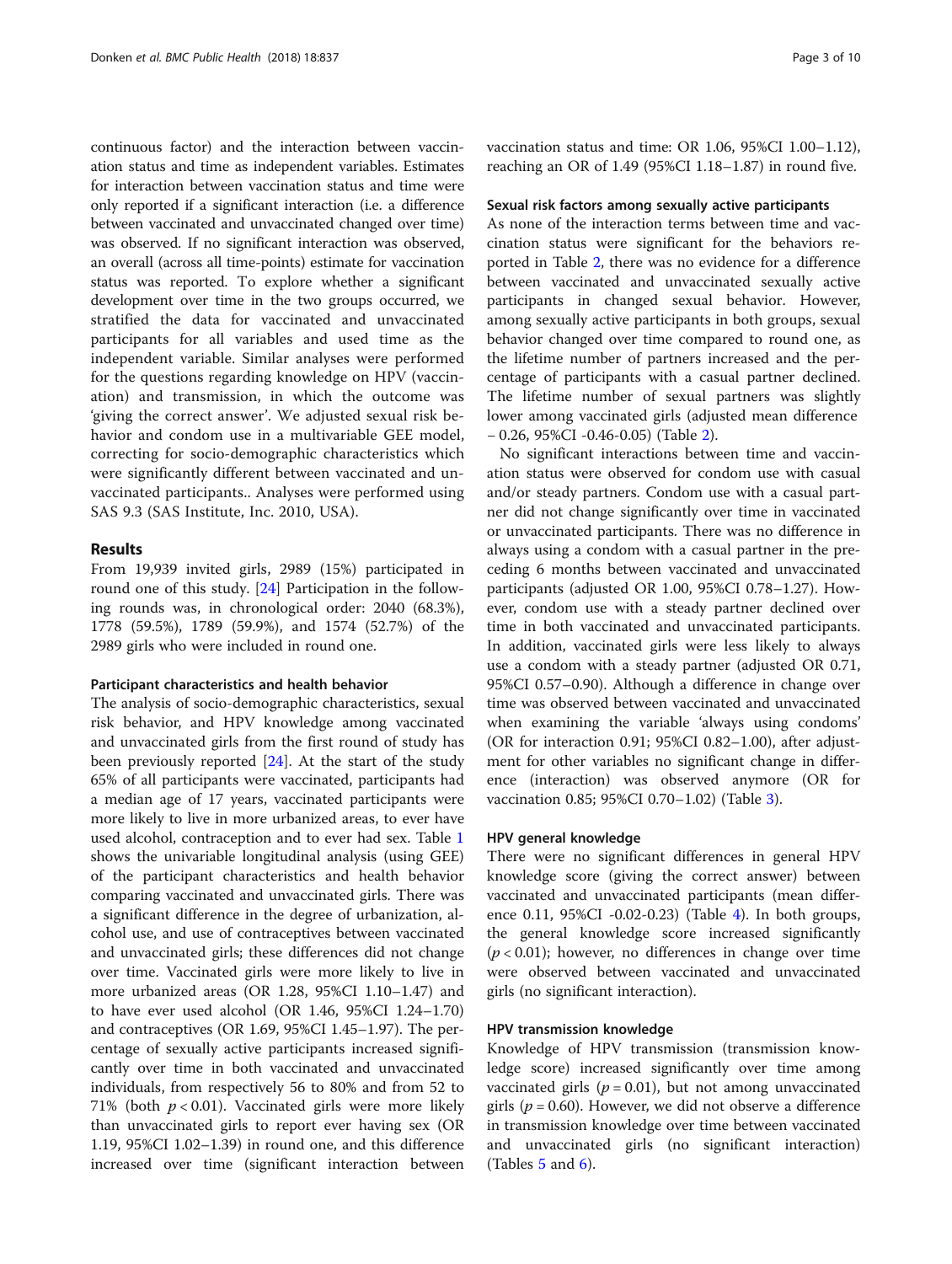|                                       | Round 1 <sup>b</sup> | Round 2     | Round 3     | Round 4     | Round 5    |            |                          |
|---------------------------------------|----------------------|-------------|-------------|-------------|------------|------------|--------------------------|
| Category                              | n (%)                | n(%)        | n(%)        | n(%)        | n (%)      | $p$ -value | OR (+ 95% CI)            |
| Participants                          |                      |             |             |             |            |            |                          |
| Unvaccinated                          | 1051 (100)           | 679 (65)    | 565 (54)    | 572 (54)    | 502 (48)   |            |                          |
| Vaccinated                            | 1938 (100)           | 1361 (70)   | 1213 (63)   | 1217 (63)   | 1072 (55)  |            |                          |
| Median age (range)                    |                      |             |             |             |            |            |                          |
| Unvaccinated                          | $17(16-17)$          | $17(17-18)$ | 18 (18-19)  | $19(18-19)$ | 19 (19-20) |            |                          |
| Vaccinated                            | $17(16-17)$          | $17(17-18)$ | $18(18-19)$ | $19(18-19)$ | 19 (19-20) |            |                          |
| More urban areas (> 1000 inhabitants) |                      |             |             |             |            |            |                          |
| Unvaccinated                          | 495 (47)             | 315(47)     | 278 (49)    | 308 (55)    | 282 (57)   | < 0.01     | Ref                      |
| Vaccinated                            | 1019 (53)            | 714 (53)    | 712 (59)    | 734 (61)    | 685 (65)   | < 0.01     | $1.28(1.10-1.47)$        |
| Low/Middle Education <sup>a</sup>     |                      |             |             |             |            |            |                          |
| Unvaccinated                          | 434 (42)             | 235 (35)    | 189 (34)    | 180 (32)    | 153(31)    | 0.10       | Ref                      |
| Vaccinated                            | 779 (40)             | 465 (35)    | 394 (33)    | 386 (32)    | 324 (30)   | 0.07       | $0.96(0.83 - 1.11)$      |
| Ever have used alcohol                |                      |             |             |             |            |            |                          |
| Unvaccinated                          | 751 (72)             | 507 (76)    | 431 (77)    | 449 (79)    | 389 (78)   | < 0.01     | Ref                      |
| Vaccinated                            | 1509 (78)            | 1107 (82)   | 988 (82)    | 1021 (84)   | 888 (83)   | < 0.01     | $1.46(1.24 - 1.70)$      |
| Ever smoked                           |                      |             |             |             |            |            |                          |
| Unvaccinated                          | 261(25)              | 176 (26)    | 152(27)     | 55 (10)     | 52 (10)    | < 0.01     | Ref                      |
| Vaccinated                            | 443 (23)             | 330 (24)    | 296 (25)    | 125(10)     | 107 (10)   | < 0.01     | $0.92(0.79 - 1.09)$      |
| Ever used contraception               |                      |             |             |             |            |            |                          |
| Unvaccinated                          | 640 (64)             | 443 (68)    | 395 (71)    | 420 (75)    | 359 (75)   | < 0.01     | Ref                      |
| Vaccinated                            | 1380 (72)            | 1038 (78)   | 973 (81)    | 1020 (85)   | 889 (86)   | < 0.01     | $1.69(1.45 - 1.97)$      |
| Ever had sex                          |                      |             |             |             |            |            |                          |
| Unvaccinated                          | 525 (52)             | 390 (60)    | 362(65)     | 383 (70)    | 349 (71)   | < 0.01     | Ref                      |
| Vaccinated                            | 1070 (56)            | 845 (64)    | 845 (71)    | 914 (76)    | 833 (80)   | < 0.01     | $(51)$ 1.19 (1.02-1.39)  |
|                                       |                      |             |             |             |            |            | $(52)$ 1.30 (1.24-1.35)  |
|                                       |                      |             |             |             |            |            | $(^c3)$ 1.06 (1.00-1.12) |

<span id="page-3-0"></span>**Table 1** Univariable longitudinal analysis (using GEE) of characteristics of participating girls over time

The p-value indicates whether there is a significant change over time. The OR indicates possible differences between vaccinated and unvaccinated participants overall (across all five time points)

a Low/Middle = no/primary education, lower general to intermediate vocational secondary education; High = higher vocational/general secondary education, (pre)university education

**P** Previously published by Mollers et al. [\[17\]](#page-8-0) **Consider the Struck Struck Struck Struck** 

Significant interaction time and vaccination status; 1: OR for vaccination status at round one, 2: OR for round, 3: OR for interaction between vaccination status and round

#### Knowledge of the consequences of HPV vaccination

In round one, vaccinated participants had a lower overall knowledge score regarding the effects of HPV vaccination (mean difference − 0.07, 95%CI -0.12 - -0.01) (Table [6](#page-7-0)). However, over time, this difference diminished (interaction term between time and vaccination 0.02, 95%CI 0.00–0.04). In round five, there was no significant difference between vaccinated and unvaccinated girls (mean difference 0.01, 95%CI -0.04-0.07). In both vaccinated and unvaccinated participants, the knowledge score regarding HPV vaccination significantly increased over time.

## **Discussion**

Our main hypothesis was that vaccinated girls might perceive themselves at a lower risk for contracting STIs

and therefore develop higher risk sexual behaviors, for instance, by lowering condom use. Although we observed that vaccinated girls were less likely to use a condom with their steady partner, changes in condom use over time with both steady and casual partners did not differ between vaccinated and unvaccinated girls. Vaccinated girls were more likely to ever have been sexually active, and this difference increased over time, but among sexually active participants, we did not observe noteworthy differences in sexual behavior over time between vaccinated and unvaccinated girls. Also, although knowledge of our participants on HPV, HPV transmission and vaccination was suboptimal, we did not find major differences between vaccinated and unvaccinated girls.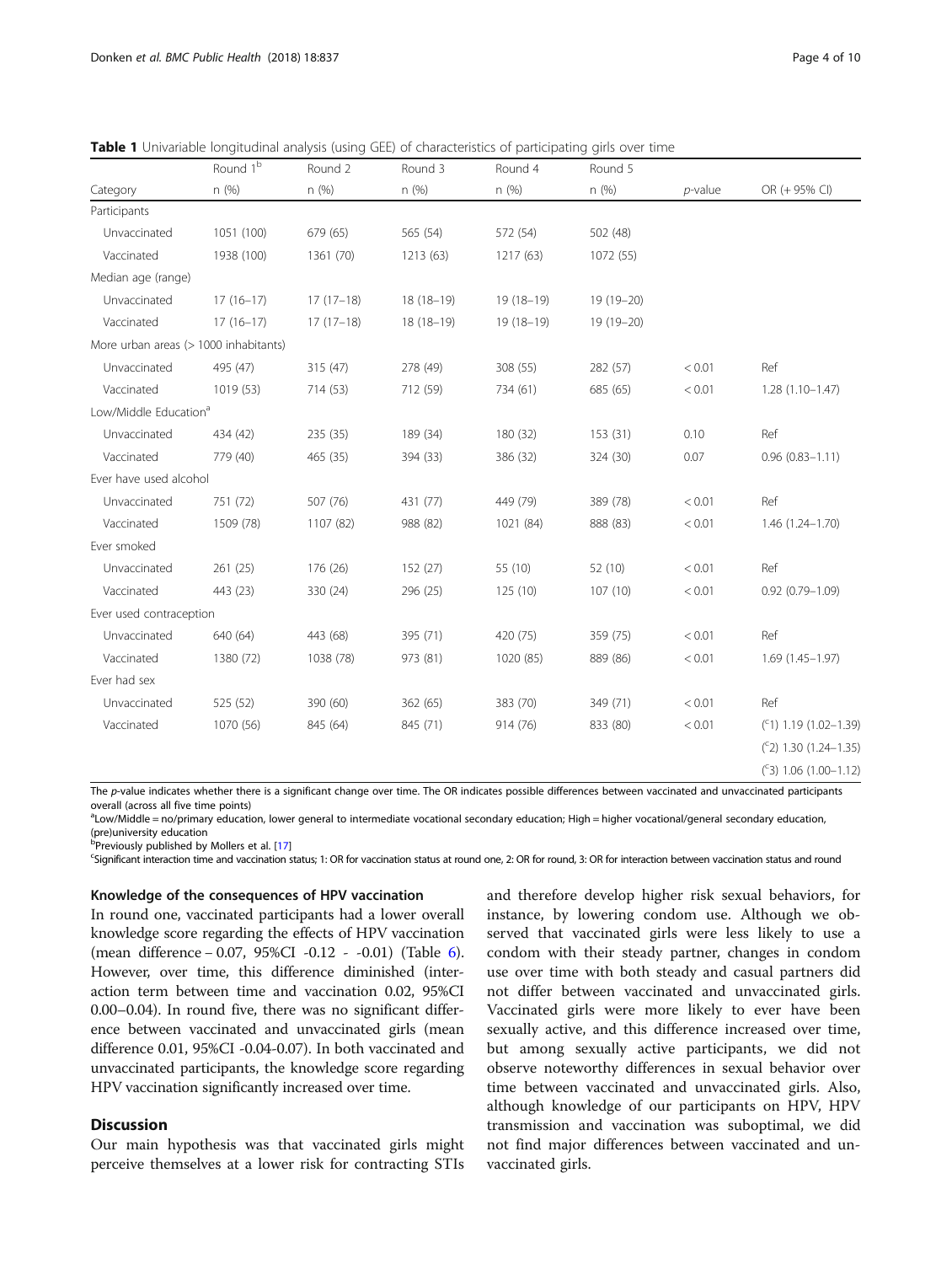<span id="page-4-0"></span>Table 2 Univariable longitudinal analysis (using GEE) of sexual risk behavior factors among sexually active participants

|                                                              | Round 1 <sup>ª</sup>     | Round <sub>2</sub> | Round 3        | Round 4        | Round 5          |                 |                                         |                             |
|--------------------------------------------------------------|--------------------------|--------------------|----------------|----------------|------------------|-----------------|-----------------------------------------|-----------------------------|
| Category                                                     | n(%)                     | n(%)               | n(%)           | n(%)           | n(%)             | <i>p</i> -value | OR (+ 95% CI)                           | $aORc$ (+ 95% CI)           |
| Having had sex for the first time during previous 6 months   |                          |                    |                |                |                  |                 |                                         |                             |
| Unvaccinated                                                 | $\overline{\phantom{m}}$ | 84 (22)            | 71(20)         | 69 (18)        | 59 (17)          | 0.01            | Ref                                     | Ref                         |
| Vaccinated                                                   | $\overline{\phantom{0}}$ | 216 (26)           | 166(20)        | 170 (19)       | 179 (21)         | < 0.01          | $1.15(0.97 - 1.37)$                     | $1.14(0.96 - 1.35)$         |
| Lifetime number of sexual partners <sup>b</sup> (mean 95%CI) |                          |                    |                |                |                  |                 |                                         |                             |
| Unvaccinated                                                 | $2.2(2.0-2.4)$           | $2.5(2.3-2.7)$     | $2.7(2.4-3.0)$ | $3.0(2.7-3.3)$ | $3.4(3.1 - 3.8)$ | < 0.01          | Ref                                     | Ref                         |
| Vaccinated                                                   | $1.9(1.8-2.0)$           | $2.1(2.0-2.3)$     | $2.4(2.3-2.6)$ | $2.9(2.7-3.1)$ | $3.0(2.8-3.2)$   | < 0.01          | $-0.20$ ( $-0.41 - 0.00$ ) <sup>b</sup> | $-0.26$ ( $-0.46$ $-0.05$ ) |
| Having a steady partner at the moment                        |                          |                    |                |                |                  |                 |                                         |                             |
| Unvaccinated                                                 | 349 (67)                 | 275 (71)           | 247 (68)       | 275 (72)       | 250 (72)         | 0.17            | Ref                                     | Ref                         |
| Vaccinated                                                   | 729 (68)                 | 586 (69)           | 576 (68)       | 622 (68)       | 578 (69)         | 0.34            | $0.96(0.82 - 1.13)$                     | $1.02(0.87 - 1.19)$         |
| Having had a casual partner during previous 6 months         |                          |                    |                |                |                  |                 |                                         |                             |
| Unvaccinated                                                 | 271 (52)                 | 96(25)             | 77(21)         | 82 (22)        | 81(23)           | < 0.01          | Ref                                     | Ref                         |
| Vaccinated                                                   | 512 (48)                 | 163 (19)           | 170 (20)       | 234 (26)       | 189 (23)         | < 0.01          | $0.92(0.80 - 1.06)$                     | $1.11(0.96 - 1.29)$         |

The p-value indicates whether there is a significant change over time. The OR indicates possible differences between vaccinated and unvaccinated participants overall (across all five time points)

- Not asked in this round (Having had sex for the first time during previous 6 months was only questioned from round two onward)

a<br>Previously published by Mollers et al. [\[17](#page-8-0)]<br>PEOS continuous variables, the mean different

<sup>b</sup>For continuous variables, the mean difference was calculated. For other variables, odds ratios were calculated

<sup>c</sup>OR was adjusted for degree of urbanization and alcohol use

We did not find strong indications for a difference in change in condom use between vaccinated and unvaccinated over time as there were no differences in condom use overall or with a casual partner. However, vaccinated women were less likely to report to always use a condom with their steady partner. In general, the decline in condom use for both vaccinated and unvaccinated girls over time might be explained by longer duration of relationships and/or a switch to other contraceptives. Indeed, use

of contraceptives other than condoms, increased significantly in both vaccinated and unvaccinated participants over time (data not shown). Educating the adolescent population on sexual risk remains of critical importance. Previous studies on condom use and a possible difference between vaccinated and unvaccinated women showed either no difference in condom use  $[18, 23, 27-29]$  $[18, 23, 27-29]$  $[18, 23, 27-29]$  $[18, 23, 27-29]$  $[18, 23, 27-29]$  $[18, 23, 27-29]$  $[18, 23, 27-29]$  $[18, 23, 27-29]$  or a higher condom use among vaccinated women [\[17,](#page-8-0) [22,](#page-9-0) [30](#page-9-0), [31](#page-9-0)]. A recent systematic review incorporating 21 studies

**Table 3** Condom use with steady or casual partner among sexually active participants

|                                                                                         | Round 1 <sup>a</sup> | Round 2 | Round 3 | Round 4 | Round 5 |            | OR (+ 95% CI)              | $aORb$ (+ 95%CI)    |
|-----------------------------------------------------------------------------------------|----------------------|---------|---------|---------|---------|------------|----------------------------|---------------------|
| Category                                                                                | n(%)                 | n(%)    | n(%)    | n (%)   | n(%)    | $p$ -value |                            |                     |
| Always using a condom with steady partner during previous 6 months                      |                      |         |         |         |         |            |                            |                     |
| Unvaccinated                                                                            | 67 (19)              | 59 (22) | 41(17)  | 40 (14) | 34(14)  | < 0.01     | Ref                        | Ref                 |
| Vaccinated                                                                              | 126(17)              | 77(13)  | 79 (14) | 65 (10) | 53 (9)  | < 0.01     | $0.71(0.57-0.89)$          | $0.71(0.57 - 0.90)$ |
| Always using a condom with a casual partner during previous 6 months                    |                      |         |         |         |         |            |                            |                     |
| Unvaccinated                                                                            | 75 (28)              | 27(28)  | 17(22)  | 27(32)  | 20(26)  | 0.12       | Ref                        | Ref                 |
| Vaccinated                                                                              | 144 (28)             | 50 (31) | 51 (30) | 67(29)  | 44 (23) | 0.97       | $1.00(0.79 - 1.28)$        | $1.00(0.78 - 1.28)$ |
| Always using a condom during previous 6 months (combined for casual and steady partner) |                      |         |         |         |         |            |                            |                     |
| Unvaccinated                                                                            | 93 (20)              | 75 (22) | 56 (18) | 59 (18) | 50(16)  | < 0.01     | Ref                        | Ref                 |
| Vaccinated                                                                              | 197 (21)             | 113(17) | 117(16) | 107(14) | 90(12)  | 0.02       | $(^{c}1)$ 1.01 (0.80-1.27) | $0.85(0.70 - 1.02)$ |
|                                                                                         |                      |         |         |         |         |            | $(52)$ 0.91 (0.85-0.99)    |                     |
|                                                                                         |                      |         |         |         |         |            | $(^c3)$ 0.91 (0.82-1.00)   |                     |

The p-value indicates whether there is a significant change over time. The OR indicates possible differences between vaccinated and unvaccinated participants overall (across all time points)

<sup>a</sup> Previously published by Mollers et al. [\[17](#page-8-0)]<br><sup>b</sup>OP adjusted for urbanisation degree and

OR adjusted for urbanisation degree and alcohol use

<sup>c</sup>Significant interaction between time and vaccination status; 1: OR for vaccination status at round one, 2: OR for round 3, 3: OR for interaction between vaccination status and round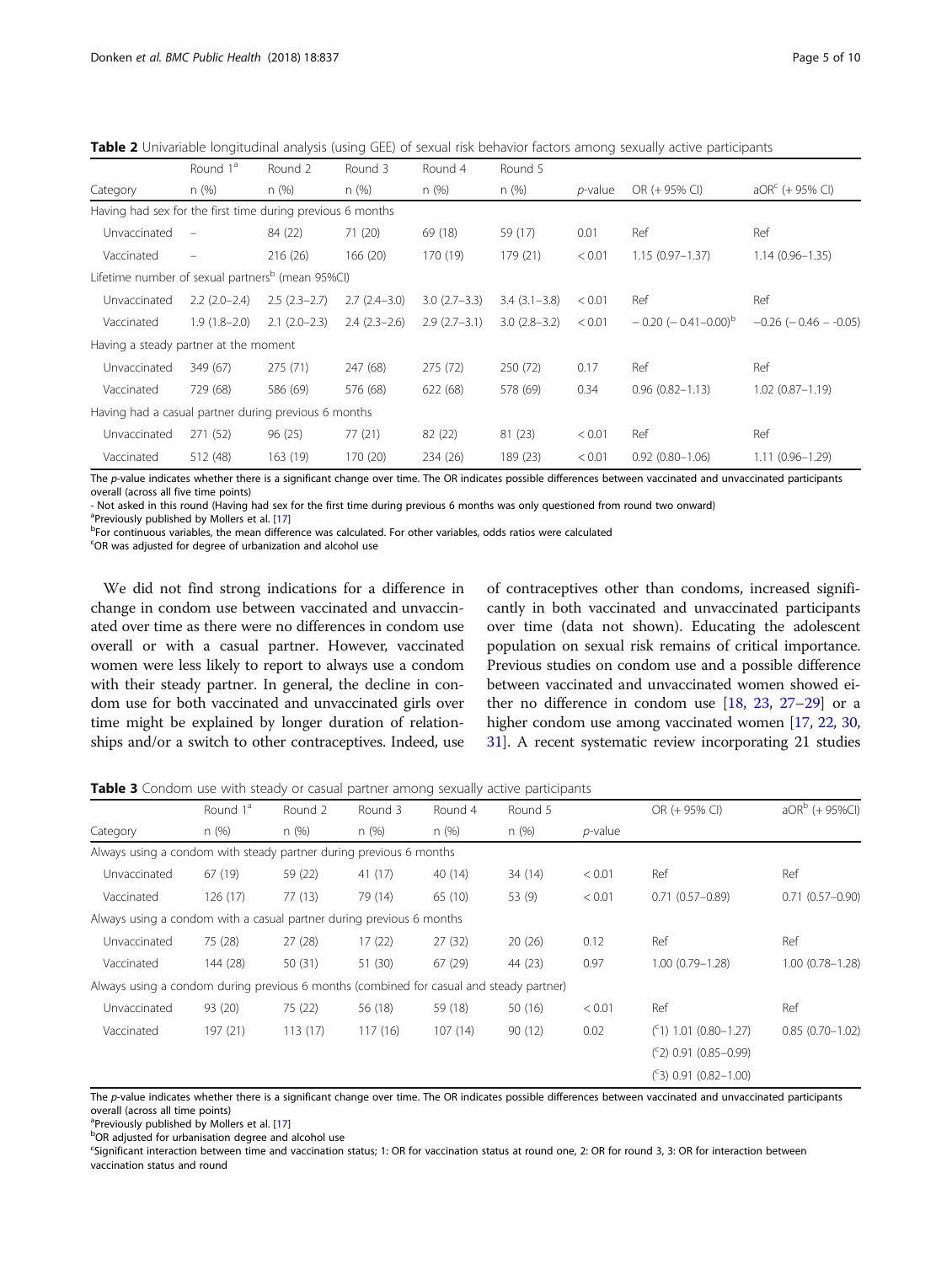|                                                                             | Round 1 <sup>a</sup> | Round 5          |            |                            |
|-----------------------------------------------------------------------------|----------------------|------------------|------------|----------------------------|
| Category                                                                    | n (%)                | n (%)            | $p$ -value | Mean difference (+ 95% CI) |
| General knowledge score (mean 95%CI)                                        |                      |                  |            |                            |
| Unvaccinated                                                                | 4.25 (4.14-4.36)     | 4.70 (4.54-4.87) | < 0.01     | Ref                        |
| Vaccinated                                                                  | 4.29 (4.21-4.37)     | 4.92 (4.80-5.03) | < 0.01     | $0.11 (-0.02 - 0.23)$      |
| HPV infections are easily treatable (No)                                    |                      |                  |            |                            |
| Unvaccinated                                                                | 142 (14)             | 96 (20)          |            |                            |
| Vaccinated                                                                  | 284 (15)             | 279 (27)         |            |                            |
| HPV infections are rare (No)                                                |                      |                  |            |                            |
| Unvaccinated                                                                | 428 (42)             | 232 (48)         |            |                            |
| Vaccinated                                                                  | 882 (46)             | 554 (53)         |            |                            |
| An HPV infection always leads to cervical cancer (No)                       |                      |                  |            |                            |
| Unvaccinated                                                                | 690 (68)             | 389 (80)         |            |                            |
| Vaccinated                                                                  | 1294 (64)            | 844 (81)         |            |                            |
| Cervical cancer is always fatal (No)                                        |                      |                  |            |                            |
| Unvaccinated                                                                | 835 (82)             | 427 (88)         |            |                            |
| Vaccinated                                                                  | 1579 (82)            | 923 (89)         |            |                            |
| Cervical cancer is easily treatable (No)                                    |                      |                  |            |                            |
| Unvaccinated                                                                | 178 (18)             | 108 (22)         |            |                            |
| Vaccinated                                                                  | 408 (21)             | 273 (26)         |            |                            |
| Cervical cancer is a common disease (No)                                    |                      |                  |            |                            |
| Unvaccinated                                                                | 237 (23)             | 116 (24)         |            |                            |
| Vaccinated                                                                  | 334 (17)             | 238 (23)         |            |                            |
| If you have unprotected sex, you are at high risk of an HPV infection (Yes) |                      |                  |            |                            |
| Unvaccinated                                                                | 732 (72)             | 345 (71)         |            |                            |
| Vaccinated                                                                  | 1411 (74)            | 782 (75)         |            |                            |
| An HPV infection is a risk for cervical cancer (Yes)                        |                      |                  |            |                            |
| Unvaccinated                                                                | 815 (80)             | 400 (82)         |            |                            |
| Vaccinated                                                                  | 1555 (81)            | 888 (85)         |            |                            |
| An HPV infection can cause genital warts (Yes)                              |                      |                  |            |                            |
| Unvaccinated                                                                | 193 (19)             | 134 (28)         |            |                            |
| Vaccinated                                                                  | 389 (20)             | 274 (26)         |            |                            |
| An HPV infection usually disappears on its own (Yes)                        |                      |                  |            |                            |
| Unvaccinated                                                                | 56 (6)               | 42 (9)           |            |                            |
| Vaccinated                                                                  | 80 (4)               | 61(6)            |            |                            |

<span id="page-5-0"></span>Table 4 General knowledge (percentage with correct answer) on HPV and cervical cancer among vaccinated and unvaccinated participants on the first and last rounds

Questions regarding general knowledge were only incorporated in the questionnaires of round one (first) and round five (last). The p-values of vaccinated and unvaccinated girls indicate whether the knowledge changed over time within these groups

<sup>a</sup>Previously published by Mollers et al. [\[17](#page-8-0)]

did not find evidence that sexual risk compensation or disinhibition was associated with HPV vaccination [[32](#page-9-0)]. Using data from insurance databases, Jena et al. also observed that there was no association between HPV vaccination and an increase in STI rates among 12 to 18 year-old females in the United States [\[33](#page-9-0)].

Vaccinated girls were more likely to be sexually active, and this also increased more over time than among

unvaccinated girls in our study. The proportion of sexually active vaccinated women in this age group was comparable to what was observed in a representative sample of the Netherlands in 2005 and 2012 (18– 20 years: 76 and 77%) [[34](#page-9-0), [35](#page-9-0)]. Also, when the model for ever had sex was adjusted for other characteristics showing a difference between vaccinated and unvaccinated participants (urbanization degree, level of education and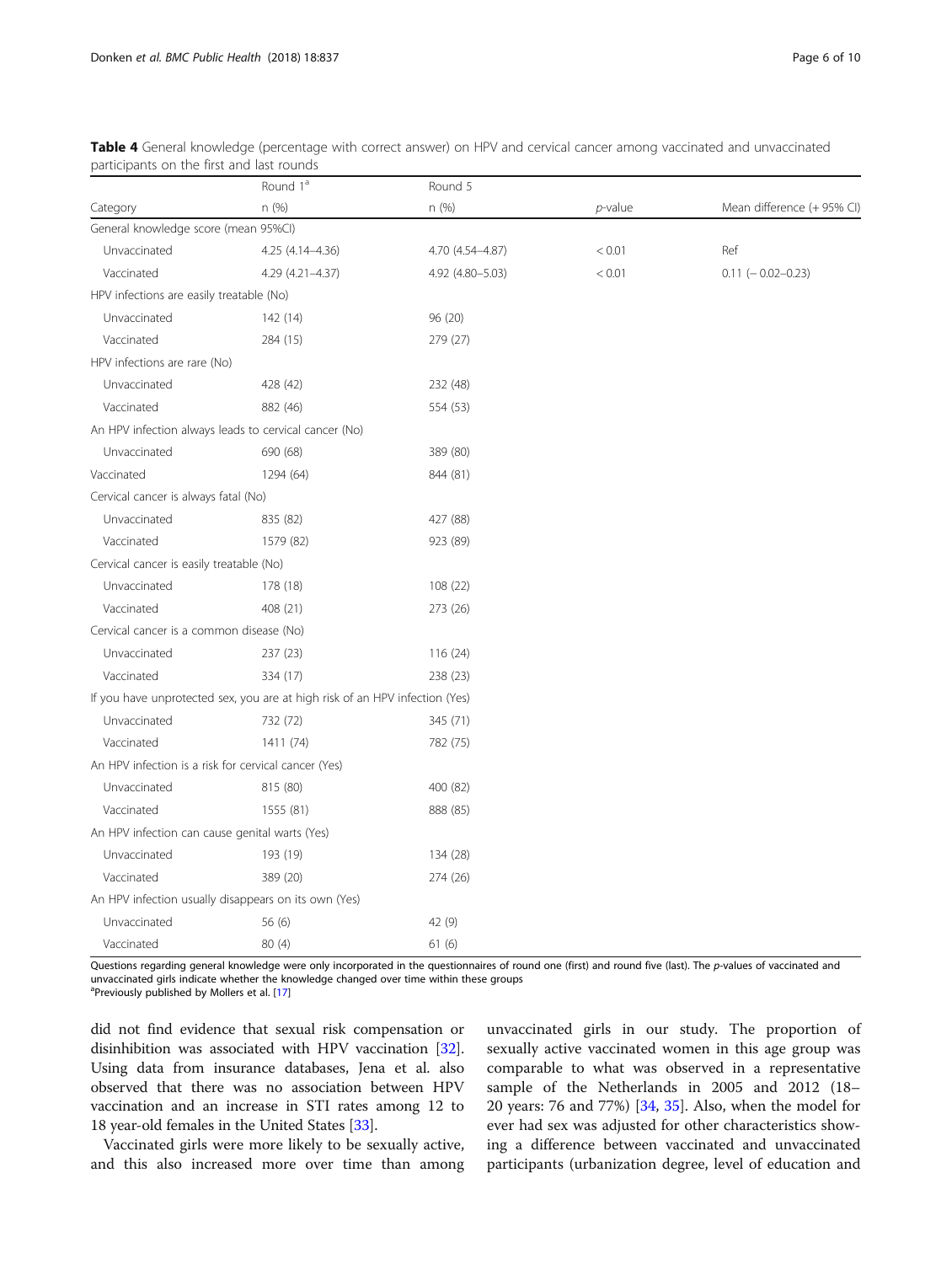|                                           | Round 1 <sup>a</sup> | Round 5          |            |                            |
|-------------------------------------------|----------------------|------------------|------------|----------------------------|
| Category                                  | n (%)                | n (%)            | $p$ -value | Mean difference (+ 95% CI) |
| Transmission knowledge score (mean 95%CI) |                      |                  |            |                            |
| Unvaccinated                              | 7.47 (7.39-7.55)     | 7.52 (7.40-7.63) | 0.60       | Ref                        |
| Vaccinated                                | 7.39 (7.33-7.45)     | 7.53 (7.46-7.61) | 0.01       | $0.01$ (-0.10-0.10)        |
| HPV can be transmitted by                 |                      |                  |            |                            |
| Holding Hands (No)                        |                      |                  |            |                            |
| Unvaccinated                              | 1002 (99)            | 481 (99)         |            |                            |
| Vaccinated                                | 1882 (99)            | 1034 (99)        |            |                            |
| Deep throat kissing (No)                  |                      |                  |            |                            |
| Unvaccinated                              | 911 (90)             | 449 (92)         |            |                            |
| Vaccinated                                | 1711 (90)            | 968 (93)         |            |                            |
| Skin-to-skin contact (Yes)                |                      |                  |            |                            |
| Unvaccinated                              | 95 (9)               | 36(7)            |            |                            |
| Vaccinated                                | 185 (10)             | 71(7)            |            |                            |
| Stroking partner at genitals (Yes)        |                      |                  |            |                            |
| Unvaccinated                              | 340 (34)             | 126 (26)         |            |                            |
| Vaccinated                                | 587 (31)             | 258 (25)         |            |                            |
| Public toilet (No)                        |                      |                  |            |                            |
| Unvaccinated                              | 836 (83)             | 427 (88)         |            |                            |
| Vaccinated                                | 1575 (82)            | 927 (89)         |            |                            |
| Unprotected oral sex (Yes)                |                      |                  |            |                            |
| Unvaccinated                              | 631 (62)             | 294 (61)         |            |                            |
| Vaccinated                                | 1219 (64)            | 640 (62)         |            |                            |
| Unprotected vaginal sex (Yes)             |                      |                  |            |                            |
| Unvaccinated                              | 967 (95)             | 469 (96)         |            |                            |
| Vaccinated                                | 1818 (95)            | 1004 (97)        |            |                            |
| Unprotected anal sex (Yes)                |                      |                  |            |                            |
| Unvaccinated                              | 718 (71)             | 349 (70)         |            |                            |
| Vaccinated                                | 1345 (70)            | 766 (71)         |            |                            |
| Sex with a condom (Yes)                   |                      |                  |            |                            |
| Unvaccinated                              | 156 (15)             | 95 (20)          |            |                            |
| Vaccinated                                | 238 (12)             | 157 (15)         |            |                            |
| Sharing a spoon or cup (No)               |                      |                  |            |                            |
| Unvaccinated                              | 962 (95)             | 464 (95)         |            |                            |
| Vaccinated                                | 1777 (93)            | 999 (96)         |            |                            |
| Sneezing/coughing (No)                    |                      |                  |            |                            |
| Unvaccinated                              | 959 (95)             | 470 (97)         |            |                            |
| Vaccinated                                | 1794 (93)            | 1010 (97)        |            |                            |

<span id="page-6-0"></span>Table 5 Transmission knowledge (percentage of correct answers) among both vaccinated and unvaccinated participants in the first and last rounds

Questions regarding transmission knowledge were only incorporated in the questionnaires of round one (first) and round five (last). The p-values of vaccinated and unvaccinated indicate whether the knowledge changed over time within these groups

<sup>a</sup>Previously published by Mollers et al. [\[17](#page-8-0)]

contraceptive use), the adjusted OR was 1.03 (95%CI 0.89–1.19), indicating that there was no difference in the proportion of participants ever had sex between the

vaccinated and unvaccinated participants. We found that vaccinated girls who were sexually active reported a lower number of lifetime sexual partners, and this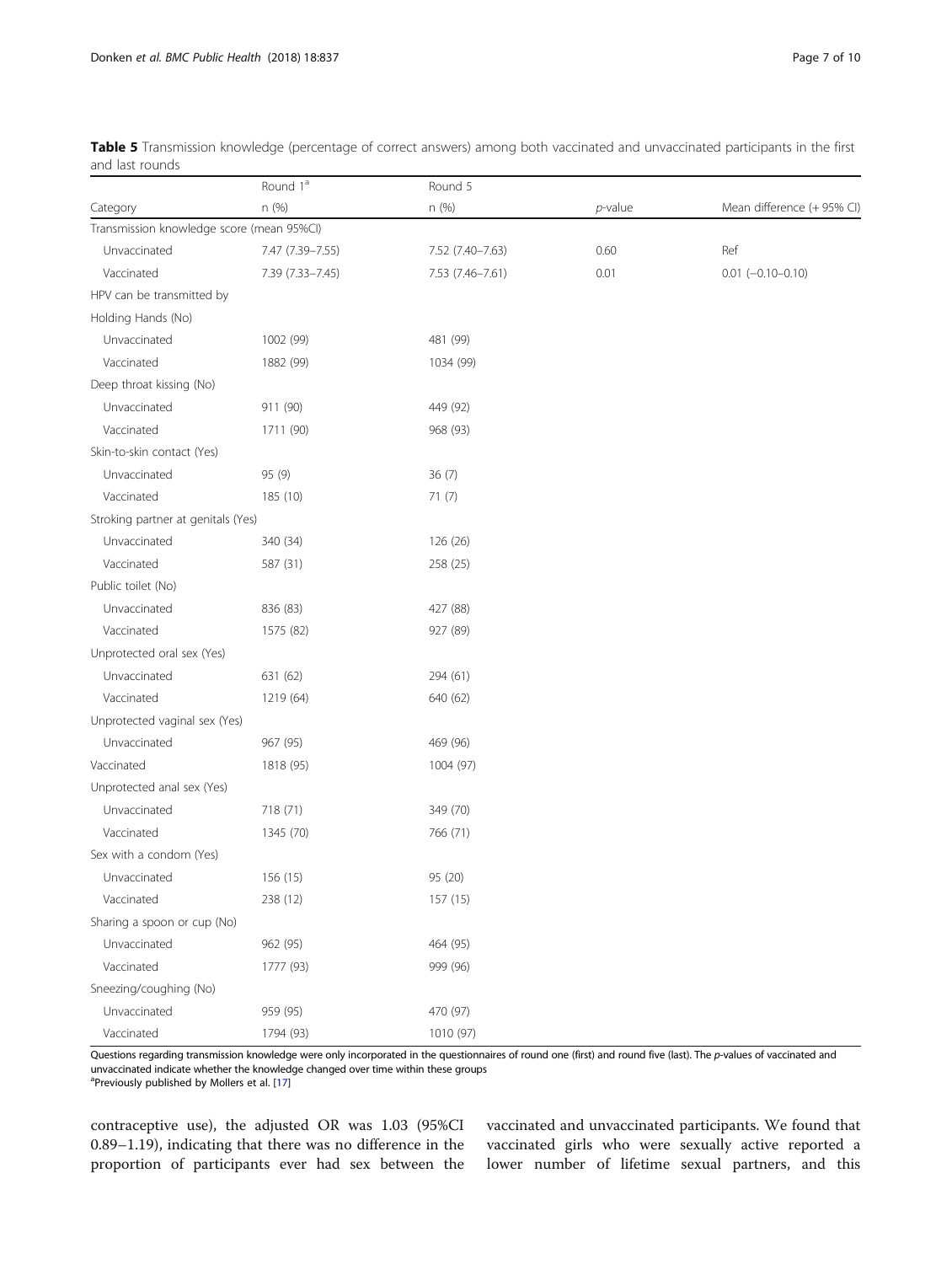<span id="page-7-0"></span>Table 6 Knowledge of the consequences (percentage of correct answers) of HPV vaccination reported by vaccinated and unvaccinated girls

|              | Round 1 <sup>a</sup>                            | Round 2                                             | Round 3             | Round 4             | Round 5             |            |                              |
|--------------|-------------------------------------------------|-----------------------------------------------------|---------------------|---------------------|---------------------|------------|------------------------------|
| Category     | n(%)                                            | n (%)                                               | n(%)                | n(%)                | n(%)                | $p$ -value | Mean difference (+ 95% CI)   |
|              | HPV vaccination score (mean 95%CI)              |                                                     |                     |                     |                     |            |                              |
| Unvaccinated | $2.50(2.45 - 2.54)$                             | $2.46(2.40 - 2.52)$                                 | $2.59(2.53 - 2.65)$ | $2.60(2.54 - 2.65)$ | $2.67(2.62 - 2.73)$ | < 0.01     | Ref                          |
| Vaccinated   | $2.44(2.41 - 2.47)$                             | $2.40(2.36 - 2.43)$                                 | $2.50(2.46 - 2.53)$ | $2.54(2.51 - 2.57)$ | $2.67(2.64 - 2.71)$ | < 0.01     | $(^{P}1)$ -0.07 (-0.12-0.01) |
|              |                                                 |                                                     |                     |                     |                     |            | $(^{b}2)$ 0.03 (0.02-0.04)   |
|              |                                                 |                                                     |                     |                     |                     |            | $(^{b}3)$ 0.02 (0.00-0.04)   |
|              | Vaccination protects against all HPV types (No) |                                                     |                     |                     |                     |            |                              |
| Unvaccinated | 701 (70)                                        | 416 (63)                                            | 384 (69)            | 388 (69)            | 360 (75)            |            |                              |
| Vaccinated   | 1110 (58)                                       | 638 (48)                                            | 665 (55)            | 697 (58)            | 753 (73)            |            |                              |
|              | HPV vaccination protects against all STIs (No)  |                                                     |                     |                     |                     |            |                              |
| Unvaccinated | 865 (86)                                        | 574 (88)                                            | 518 (93)            | 520 (93)            | 454 (95)            |            |                              |
| Vaccinated   | 1702 (89)                                       | 1246 (94)                                           | 1144 (95)           | 1159 (97)           | 1008 (97)           |            |                              |
|              |                                                 | Condoms are not needed anymore once vaccinated (No) |                     |                     |                     |            |                              |
| Unvaccinated | 939 (94)                                        | 623 (95)                                            | 542 (97)            | 545 (98)            | 468 (98)            |            |                              |
| Vaccinated   | 1842 (97)                                       | 1297 (98)                                           | 1187 (99)           | 1186 (99)           | 1016 (98)           |            |                              |

The p-values of vaccinated and unvaccinated indicate whether the knowledge changed over time within these groups

<sup>a</sup>Previously published by Mollers et al. [\[17](#page-8-0)]

<sup>b</sup>Significant interaction between time and vaccination status; 1: difference for vaccination status at round one, 2: difference for round, 3: difference for interaction between vaccination status and round

difference did not change over time. Previously, several studies examined the relationship between the number of partners and HPV vaccination. Most of these studies did not find an association between the number of partners and vaccination status or observed a lower number of partners among vaccinated women, which is in line with our results [[18](#page-8-0), [21](#page-9-0)–[23,](#page-9-0) [28](#page-9-0)–[31,](#page-9-0) [36,](#page-9-0) [37](#page-9-0)].

We observed some differences between vaccinated and unvaccinated participants in the degree of urbanization, alcohol and contraceptive use, being sexually active, and vaccination knowledge, but these differences did not change over time. Given the vaccination uptake of approximately 50% for the first dose in these birth cohorts [\[38](#page-9-0)], vaccinated and unvaccinated girls may differ by nature prior to vaccination, and changes over time in behavior among either group might reflect an impact of vaccination or the influence of underlying differences between these groups. Differences in these socio-demographics between vaccinated and unvaccinated girls might lead to differences in sexual behavior.

In general, we did not observe differences (over time) in general HPV or transmission knowledge score between vaccinated and unvaccinated individuals. However, HPV knowledge in both vaccinated and unvaccinated girls could be improved. These findings were mainly in line with the studies of Lenselink et al. and Sopracordevole et al. [[39](#page-9-0), [40](#page-9-0)]. We observed a small difference in the HPV knowledge vaccination score between vaccinated and unvaccinated participants; however, this difference

diminished during follow-up. In this respect, vaccinated girls were less likely to know that HPV vaccination does not protect against all HPV types (data not shown). It will be worthwhile to focus specifically on this topic in future communications, as it might influence participation in cervical cancer screening at a later age because vaccinated women might think they are no longer at risk.

Our study had some weaknesses and several strengths. Unfortunately, the response rate was only 15%, and the overall drop-out rate was 45%. Also, like as many other studies questioning behavior, recall bias on sexual behavior could have occurred in this study, although this is unlikely to be different for vaccinated and unvaccinated participants. While previous studies did not find evidence for behavioral risk disinhibition following vaccination, this might have been due to either the cross-sectional design or the limited power. Our large prospective study has now provided a much more robust basis for the lack of association. The vaccination status of participants was obtained from the Dutch vaccination registry and not dependent on self-reporting. Another strength is that we combined assessment of sexual behavior with assessment of participants' knowledge on HPV and transmission of HPV.

## Conclusion

During our two-years of follow-up e found that vaccinated girls were less likely to use a condom with their steady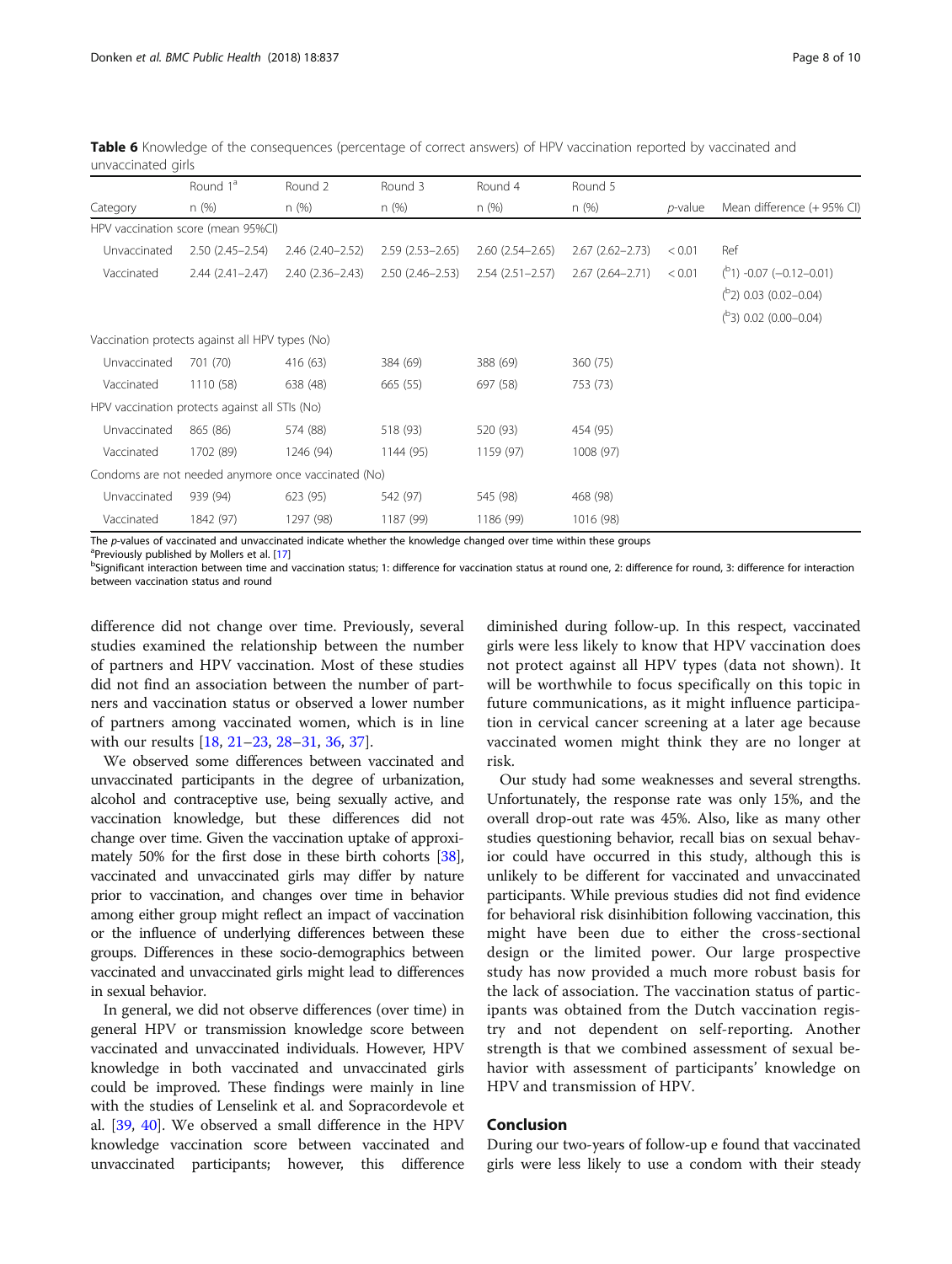<span id="page-8-0"></span>partner, but comparable condom use was observed for casual partners between vaccinated and unvaccinated girls. The few observed differences between the groups and the low knowledge in both groups on HPV underline the importance for more attention to safe sex practices. Our findings together with those from other previous studies do not imply that vaccination status is related to changes in sexual risk behavior hence, it is unlikely that this might influence the effectiveness of the vaccination program.

#### Abbreviations

aOR: Adjusted odds ratio; CI: Confidence interval; CIN: Cervical intraepithelial neoplasia; GEE: Generalized estimations equations; HPV: Human papillomavirus; OR: Odds ratio; STI: Sexually transmitted infections

#### Acknowledgements

The authors would like to thank the participants for their contribution to the study. We thank Petra Oomen (Department of Vaccine Supply and Prevention Programs, National Institute for Public Health and the Environment) for providing the individual data from the national vaccination registry (Praeventis) and Madelief Mollers (Center for Infectious Disease Control, National Institute for Public Health and the Environment) for her contribution to the data collection and intellectual contributions to the data analysis.

#### Funding

This study was partly funded by the Departments of Medical Microbiology and Obstetrics and Gynecology of the University Medical Center Groningen (UMCG) and the Dutch Ministry for Health, Welfare and Sports.

#### Availability of data and materials

The datasets used and/or analysed during the current study are available from the second author, Dr. Adriana Tami, on reasonable request.

#### Authors' contributions

AT, KL, HdM were involved in the data collection, made substantial intellectual contributions to the conceptualization and design of this study, and reviewed and revised the manuscript. RD, MK carried out the data analysis, made substantial intellectual contributions to the interpretation and conceptualization of the results, and drafted and revised the manuscript. MvdS, HN, TD, WWS made substantial intellectual contributions to the conceptualization of this study and critical review of the manuscript. All authors approved the final manuscript as submitted and agree to be accountable for all aspects of the work.

#### Ethics approval and consent to participate

This research was performed in accordance to the principles of the Declaration of Helsinki. [[25\]](#page-9-0). Based on the nature of the study, the Dutch Central Committee on Research Involving Human Subjects (Centrale Commissie Mensgebonden Onderzoek (CCMO)) decided that approval from a medical-ethical review committee was not required for this study, in agreement with the Dutch Medical Research involving Human Subjects Act. The CCMO allowed to receive consent through the online system from the participating girls, no written consent from the girls or their parents was required [\[24](#page-9-0)].

#### Consent for publication

Not applicable.

#### Competing interests

The authors declare that they have no competing interests.

## Publisher's Note

Springer Nature remains neutral with regard to jurisdictional claims in published maps and institutional affiliations.

#### Author details

<sup>1</sup>Center for Infectious Disease Control, National Institute for Public Health and the Environment (RIVM), Bilthoven, the Netherlands. <sup>2</sup>Department of Pathology, VU University Medical Center (VUmc), P.O. Box 7057, 1007 MB

Amsterdam, the Netherlands. <sup>3</sup>Department of Medical Microbiology, University of Groningen, University Medical Center Groningen, Groningen, The Netherlands. <sup>4</sup>Julius Center for Health Sciences and Primary Care University Medical Center Utrecht, Utrecht, the Netherlands. <sup>5</sup>Department of Public Health, Institute of Tropical Medicine, Antwerp, Belgium. <sup>6</sup>Department of Obstetrics and Gynecology, University of Groningen, University Medical Center Groningen, Groningen, The Netherlands.

#### Received: 27 November 2017 Accepted: 22 June 2018 Published online: 05 July 2018

#### References

- 1. zur Hausen H, Gissmann L, Steiner W, Dippold W, Dreger I. Human papilloma viruses and cancer. Bibl Haematol. 1975;(43):569–71. PMID:183728.
- 2. Syrjanen K, Hakama M, Saarikoski S, Vayrynen M, Yliskoski M, Syrjanen S, Kataja V, Castren O. Prevalence, incidence, and estimated life-time risk of cervical human papillomavirus infections in a nonselected Finnish female population. Sex Transm Dis. 1990;17(1):15–9.
- 3. de Melker HE, Conyn-van Spaendonck MAE, Coutinho RA, Boot HJ. Introductie van vaccinatie tegen baarmoederhalskanker [Introduction to vaccination against cervical cancer]. Ned Tijdschr Geneeskd. 2009;153(14):658-61.
- 4. van Lier A: Vaccinatiegraad Rijksvaccinatieprogramma Nederland, Verslagjaar 2011; 2012.
- 5. Forster AS, Marlow LA, Stephenson J, Wardle J, Waller J. Human papillomavirus vaccination and sexual behaviour: cross-sectional and longitudinal surveys conducted in England. Vaccine. 2012;30(33):4939–44.
- 6. Brabin L, Roberts SA, Stretch R, Baxter D, Chambers G, Kitchener H, McCann R. Uptake of first two doses of human papillomavirus vaccine by adolescent schoolgirls in Manchester: prospective cohort study. BMJ. 2008;336(7652):1056–8.
- 7. Etter DJ, Zimet GD, Rickert VI. Human papillomavirus vaccine in adolescent women: a 2012 update. Curr Opin Obstet Gynecol. 2012;24(5):305–10.
- 8. Marlow LA, Forster AS, Wardle J, Waller J. Mothers' and adolescents' beliefs about risk compensation following HPV vaccination. J Adolesc Health. 2009;44(5):446–51.
- 9. Mayer MK, Reiter PL, Zucker RA, Brewer NT. Parents' and sons' beliefs in sexual disinhibition after human papillomavirus vaccination. Sex Transm Dis. 2013;40(10):822–8.
- 10. Ogilvie GS, Remple VP, Marra F, McNeil SA, Naus M, Pielak KL, Ehlen TG, Dobson SR, Money DM, Patrick DM. Parental intention to have daughters receive the human papillomavirus vaccine. CMAJ. 2007; 177(12):1506–12.
- 11. Schuler CL, Reiter PL, Smith JS, Brewer NT. Human papillomavirus vaccine and behavioural disinhibition. Sex Transm Infect. 2011;87(4):349–53.
- 12. Kasting ML, Shapiro GK, Rosberger Z, Kahn JA, Zimet GD. Tempest in a teapot: a systematic review of HPV vaccination and risk compensation research. Hum Vaccine Immunother. 2016;12(6):1435–50.
- 13. Wilde GJ. Risk homeostasis theory: an overview. Inj Prev. 1998;4(2):89–91. 14. Mullins TL, Widdice LE, Rosenthal SL, Zimet GD, Kahn JA. Risk perceptions,
- sexual attitudes, and sexual behavior after HPV vaccination in 11-12 year-old girls. Vaccine. 2015;33(32):3907–12.
- 15. Mullins TL, Zimet GD, Rosenthal SL, Morrow C, Ding L, Shew M, Fortenberry JD, Bernstein DI, Kahn JA. Adolescent perceptions of risk and need for safer sexual behaviors after first human papillomavirus vaccination. Arch Pediatr Adolesc Med. 2012;166(1):82–8.
- 16. Montgomery MP, Dune T, Shetty PK, Shetty AK. Knowledge and acceptability of human papillomavirus vaccination and cervical cancer screening among women in Karnataka, India. J Cancer Educ. 2015;30(1):130–7.
- 17. Liddon NC, Leichliter JS, Markowitz LE. Human papillomavirus vaccine and sexual behavior among adolescent and young women. Am J Prev Med. 2012;42(1):44–52.
- 18. Rysavy MB, Kresowik JD, Liu D, Mains L, Lessard M, Ryan GL. Human papillomavirus vaccination and sexual behavior in young women. J Pediatr Adolesc Gynecol. 2014;27(2):67–71.
- 19. Smith LM, Kaufman JS, Strumpf EC, Levesque LE. Effect of human papillomavirus (HPV) vaccination on clinical indicators of sexual behaviour among adolescent girls: the Ontario grade 8 HPV vaccine cohort study. CMAJ. 2015;187(2):E74–81.
- 20. Bednarczyk RA, Davis R, Ault K, Orenstein W, Omer SB. Sexual activity-related outcomes after human papillomavirus vaccination of 11- to 12-year-olds. Pediatrics. 2012;130(5):798–805.